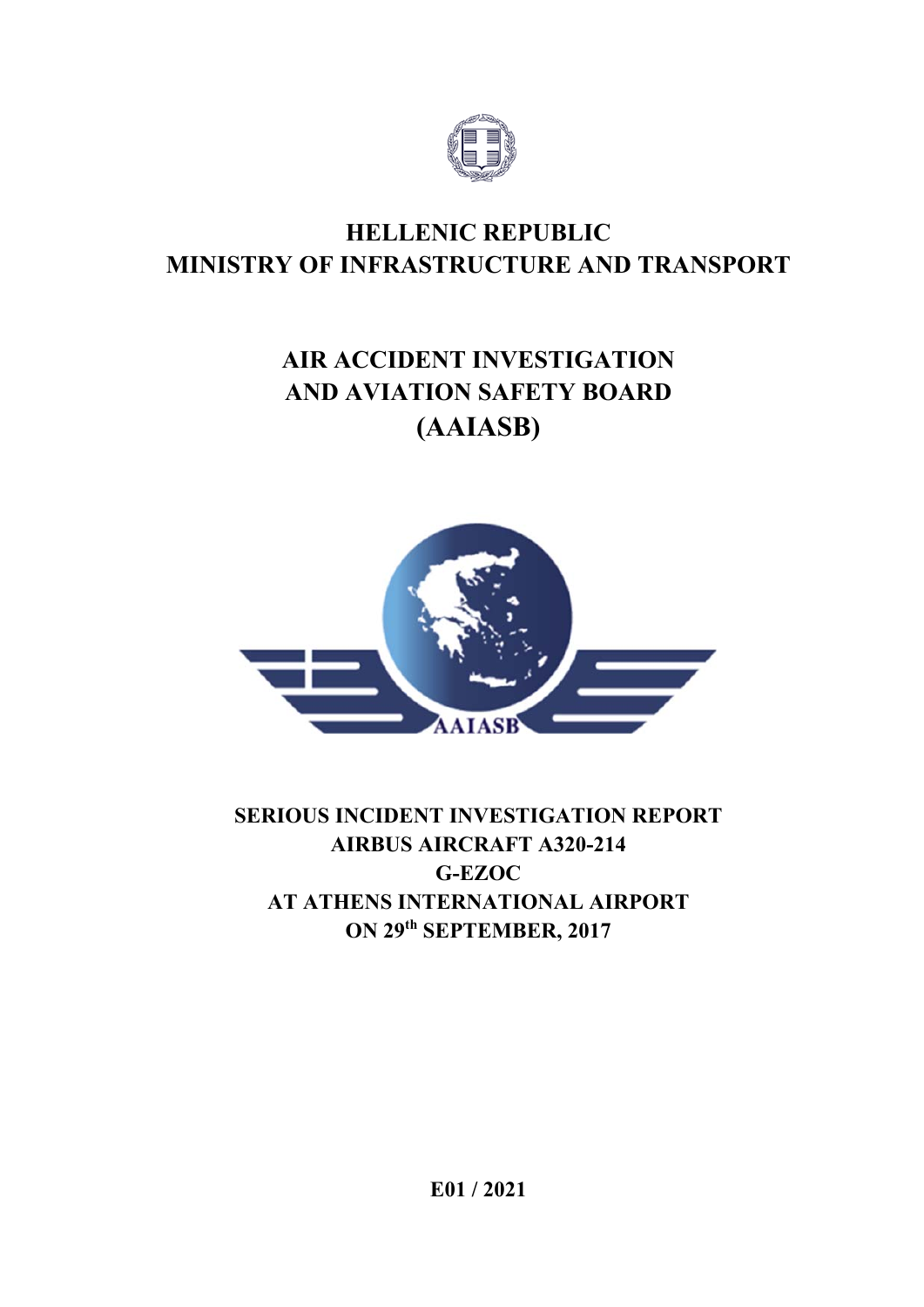## **SERIOUS INCIDENT INVESTIGATION REPORT E01 / 2021 Airbus 320-214 with registration G-EZOC at Athens International Airport on 29th September, 2017**

**This accident investigation was carried out by the Air Accident Investigation and Aviation Safety Board according to:** 

- **Annex 13 of the Chicago Convention**
- **EU regulation (EU) 996/2010**
- **Law 2912/2001**

*"According to Annex 13 of the Chicago Convention of the International Civil Aviation, EU Regulation 996/2010 and Law 2912/2001 Accidents and Incidents Investigation is not intended to attribute blame or liability. The sole purpose of this investigation and the findings is to prevent accidents and incidents.* 

*Therefore, the use of this report for any purpose other than to prevent future accidents and incidents could lead to misinterpretations."* 

#### **Members of the Air Accident Investigation and Aviation Safety Board**

#### **Chairman**

#### **Ioannis Kondylis**

Airline Captain, Investigator

**Members** 

 **Vice Chairman Akrivos Tsolakis**  Airline Captain, Investigator

**Grigorios Flessas**  Airline Captain

**Christos Valaris** 

Ret. A. F. Brigadier General

**Charalampos Tzonos-Komilis**  Airline Captain, Investigator

**Secretary: K. Katsoulakis**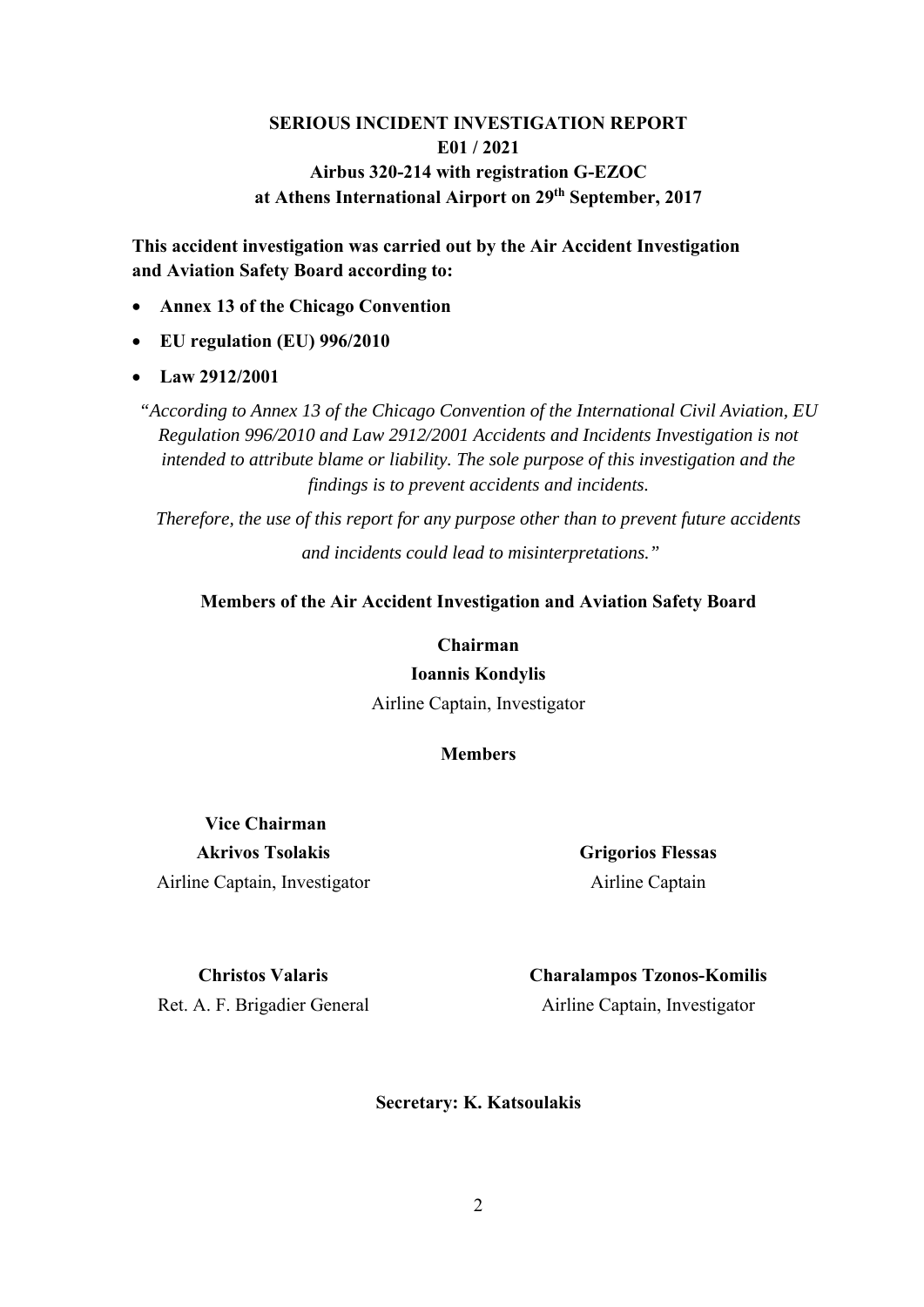## **Table of Contents**

| 1.1  |  |
|------|--|
| 1.2  |  |
| 1.3  |  |
| 1.4  |  |
| 1.5  |  |
| 1.6  |  |
| 1.7  |  |
| 1.8  |  |
| 1.9  |  |
| 1.10 |  |
| 1.11 |  |
| 1.12 |  |
| 1.13 |  |
| 1.14 |  |
| 1.15 |  |
| 1.16 |  |
| 1.17 |  |
| 2.   |  |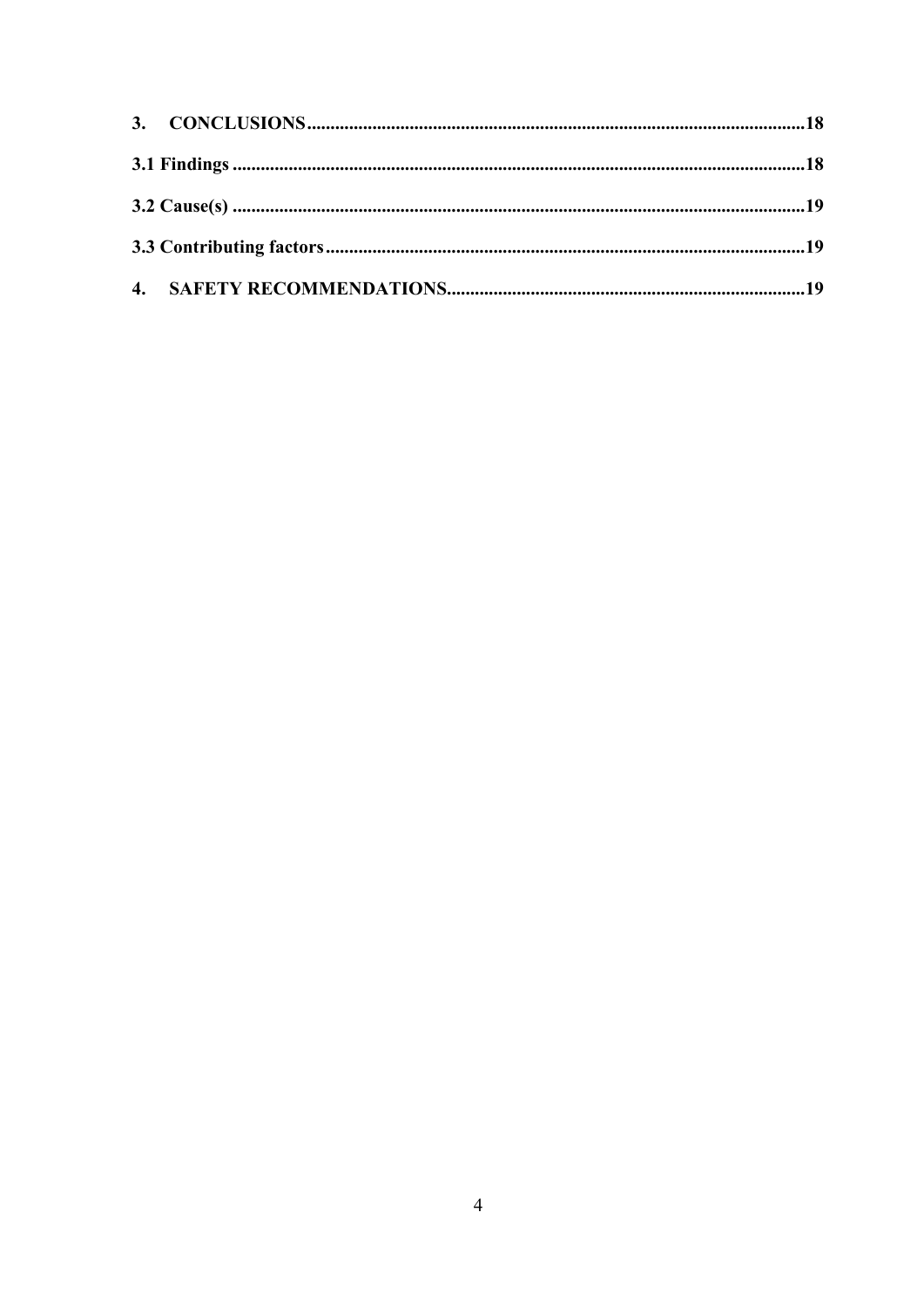## **List of Abbreviations**

| <b>ACCREP</b> | $\ddot{\cdot}$ | <b>Accredited Representative</b>                     |
|---------------|----------------|------------------------------------------------------|
| AD            | $\ddot{\cdot}$ | <b>Airworthiness Directive</b>                       |
| AIA           | $\ddot{\cdot}$ | Athens International Airport                         |
| <b>AMOS</b>   |                | <b>Aircraft Maintenance Operation Specifications</b> |
| <b>ATC</b>    | ٠              | Air Traffic Control                                  |
| <b>ATPL</b>   | $\ddot{\cdot}$ | Air Transport Pilot License                          |
| <b>CAMO</b>   | $\ddot{\cdot}$ | Continuing Airworthiness Management Organisation     |
| CM1           | $\ddot{\cdot}$ | Left hand seat Pilot (Captain)                       |
| CM2           | $\ddot{\cdot}$ | Right hand seat Pilot (First Officer)                |
| <b>CVR</b>    | $\ddot{\cdot}$ | Cockpit Voice Recorder                               |
| <b>ECAM</b>   | $\ddot{\cdot}$ | <b>Electronic Centralized Aircraft Monitor</b>       |
| <b>FCL</b>    | $\ddot{\cdot}$ | <b>Flight Crew License</b>                           |
| <b>FDR</b>    | $\ddot{\cdot}$ | Flight Data Recorder                                 |
| <b>FIR</b>    | $\ddot{\cdot}$ | <b>Flight Information Region</b>                     |
| IR            | $\ddot{\cdot}$ | <b>Instrument Rating</b>                             |
| LT            | $\ddot{\cdot}$ | Local Time                                           |
| <b>LPC</b>    | $\ddot{\cdot}$ | License Proficiency Check                            |
| LV            | $\ddot{\cdot}$ | Low Visibility                                       |
| <b>MSN</b>    | $\ddot{\cdot}$ | Manufacturer Serial Number                           |
| <b>MTOM</b>   | $\ddot{\cdot}$ | Maximum Take Off Mass                                |
| <b>OIT</b>    | $\ddot{\cdot}$ | <b>Operators Information Transmission</b>            |
| <b>PED</b>    | $\ddot{\cdot}$ | Portable Equipment Device                            |
| QRH           | $\ddot{\cdot}$ | Quick Reference Handbook                             |
| SB            | $\ddot{\cdot}$ | Service Bulletin                                     |
| <b>TFU</b>    | $\ddot{\cdot}$ | Technical Follow Up                                  |
| <b>UTC</b>    | $\ddot{\cdot}$ | <b>Universal Time Coordinated</b>                    |
| <b>VSB</b>    | $\ddot{\cdot}$ | Vendor Service Bulletin                              |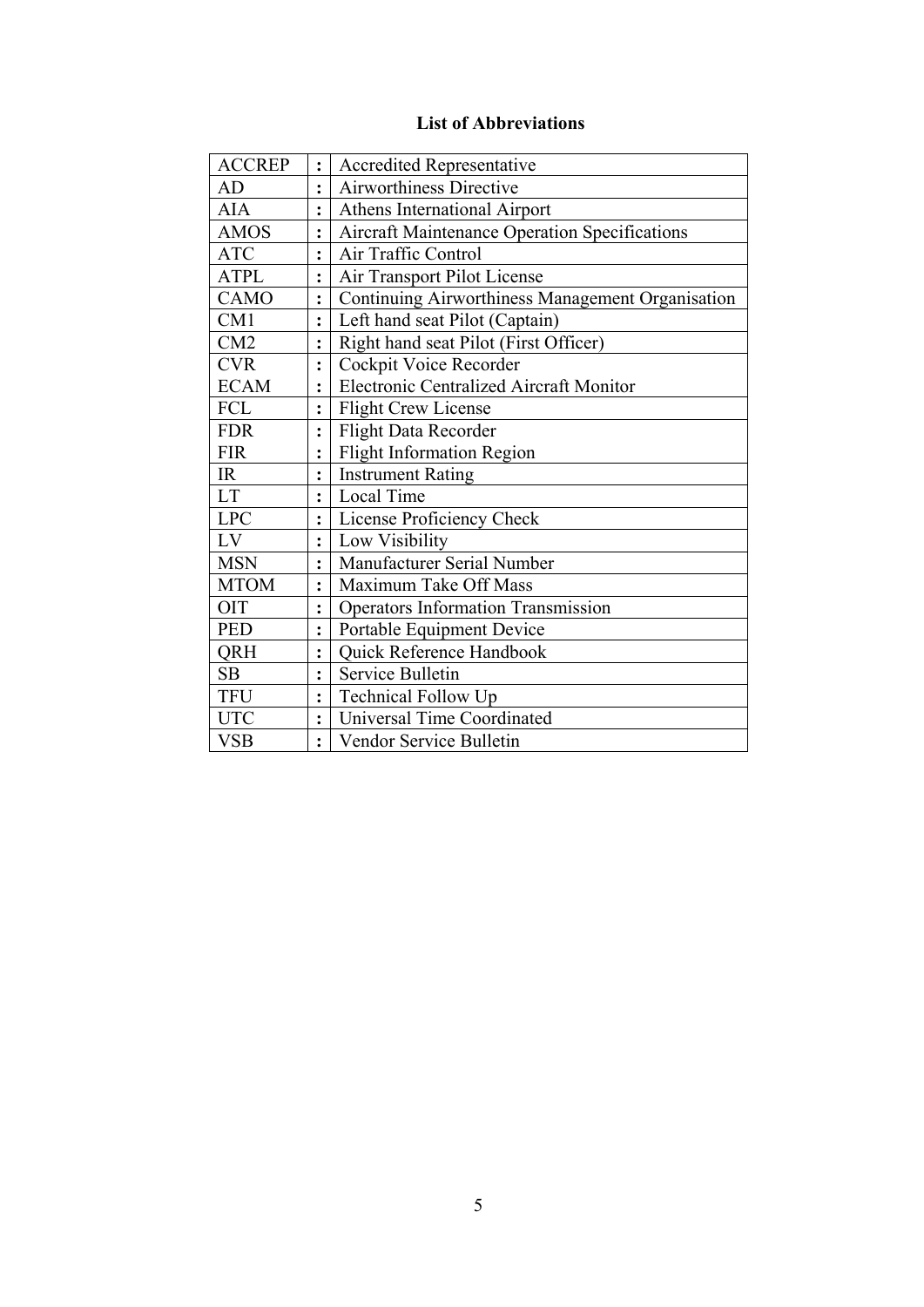| ٠ | ×<br>۰, |
|---|---------|

| <b>OPERATOR</b>               | $\ddot{\cdot}$       | EASYJET AIRLINE COMPANY LTD.       |
|-------------------------------|----------------------|------------------------------------|
| <b>OWNER</b>                  | $\ddot{\cdot}$       | EASYJET AIRLINE COMPANY LTD.       |
| <b>MANUFACTURER</b>           | $\ddot{\cdot}$       | <b>AIRBUS SAS</b>                  |
| <b>A/C TYPE</b>               | $\ddot{\phantom{a}}$ | A320-214                           |
| <b>COUNTRY of MANUFACTURE</b> | $\ddot{\cdot}$       | <b>FRANCE</b>                      |
| <b>NATIONALITY</b>            | $\ddot{\cdot}$       | UNITED KINGDOM                     |
| <b>A/C REGISTRATION</b>       | $\ddot{\cdot}$       | G-EZOC                             |
| <b>LOCATION of INCIDENT</b>   | ፡                    | Athens International Airport (AIA) |
| <b>DATE</b> and <b>TIME</b>   | $\ddot{\cdot}$       | Friday 29/09/2017 at 10:59 LT      |
| <b>Note</b>                   | $\ddot{\cdot}$       | All Local Time $LT = UTC + 3 h$    |

#### **SYNOPSIS**

On Friday 29.09.2017, the aircraft owned and operated by "EASYJET Airline Company Ltd." with registration G-EZOC, during a scheduled flight from Mykonos International Airport to Milan Malpensa International Airport and while in Greek airspace, the pilots noticed the smell of burnt plastic and smoke in the cockpit, obviously originating from underneath the first officer's rudder pedals. A forced landing was decided by the flight crew that took place at Athens International Airport.

The Air Accident Investigation and Aviation Safety Board was informed on the same day and with the AAIASB/3112/02.10.2017 document, an investigation team was appointed. On 03.10.2017 a notification was sent to the International Authorities and ACCREP's were appointed.

#### **FACTUAL INFORMATIONS**

#### **1.1 History of Flight**

The aircraft was on a schedule flight and departed on 29.09.2017 from Mykonos International Airport (LGMK), with destination Milan-Malpensa International Airport (MXP). There were 186 passengers and 6 crew members on board.

While the aircraft was in Greek airspace (FL360, near XANIS point), the pilots smelled burnt plastic and at the same time noticed black smoke coming from the electronic compartment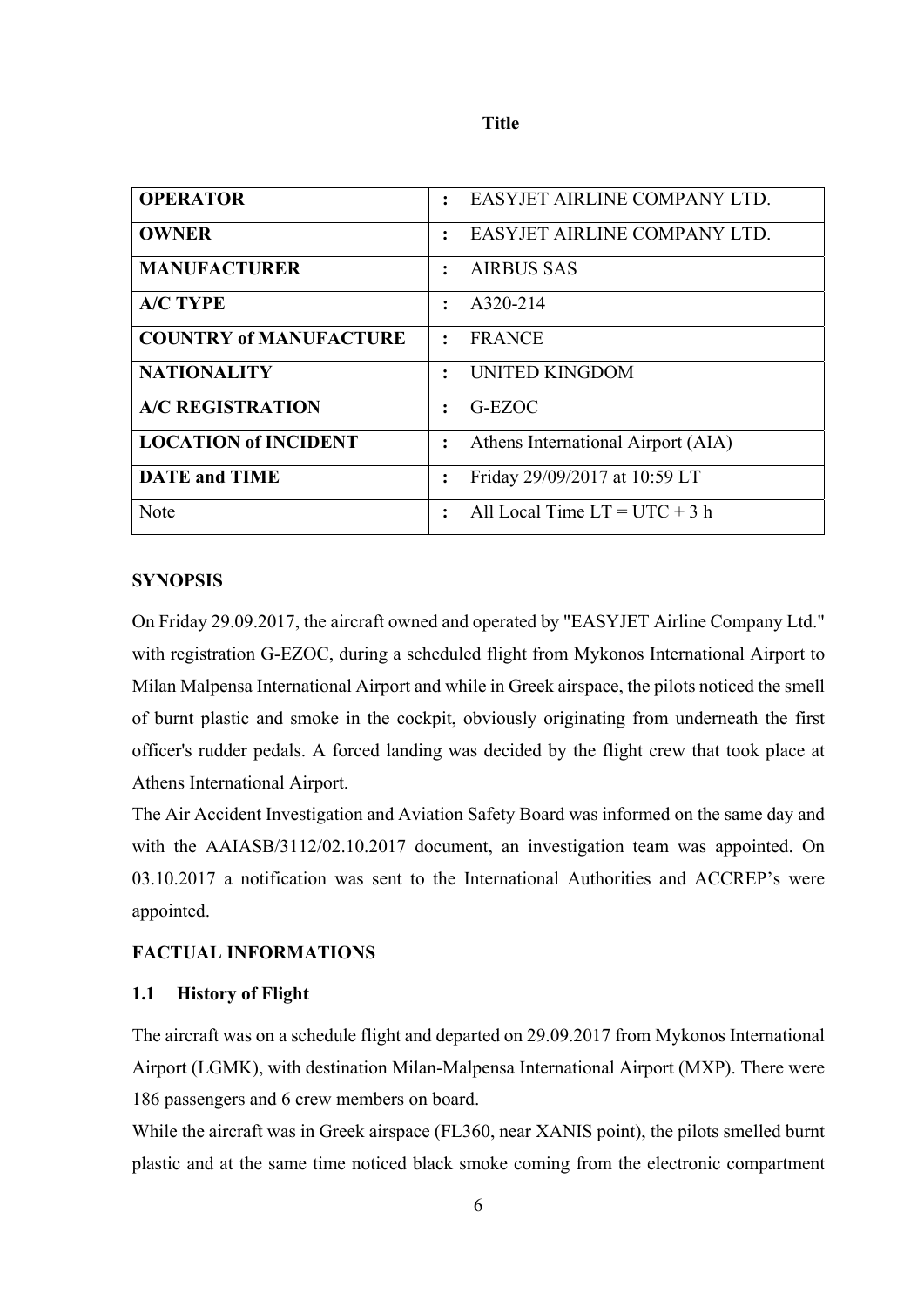and entered the cockpit under the CM2 rudder pedals. The vent extract fault warning light appeared on the ECAM. Emergency procedures were followed according to QRH and the presence of black smoke was reduced, but not the smell of burnt plastic that was still present in the cockpit.

The aircraft changed course to Athens International Airport, where the pilots after contacting the ATC, declared an emergency and landed safely at AIA. Quick donning oxygen masks were used by the flight crew, until landing. After landing, the Airport Fire Department carried out an external inspection of the aircraft and no traces of smoke or fire were found coming from the interior of the aircraft. Then, an inspection was carried out by a certified engineer and it was found that smoke originated by a fault in the Static Inverter, with Part Number (P/N) 1-002 -0102-1830 and Serial Number (S/N) AA11136967 (Photo 1), located on the right side of the Avionics Compartment of the aircraft. Following inspection, the defective unit was replaced, as well as the extract fan which also malfunctioned. For precautionary reasons the blower fan and the air filter were also replaced.

The aircraft remained at Athens International Airport (LGAV) for further inspection, while the passengers and crew boarded another aircraft of the company in order to continue to their destination.



**Photo 1:** Static Inverter with P/N 1-002-0102-1830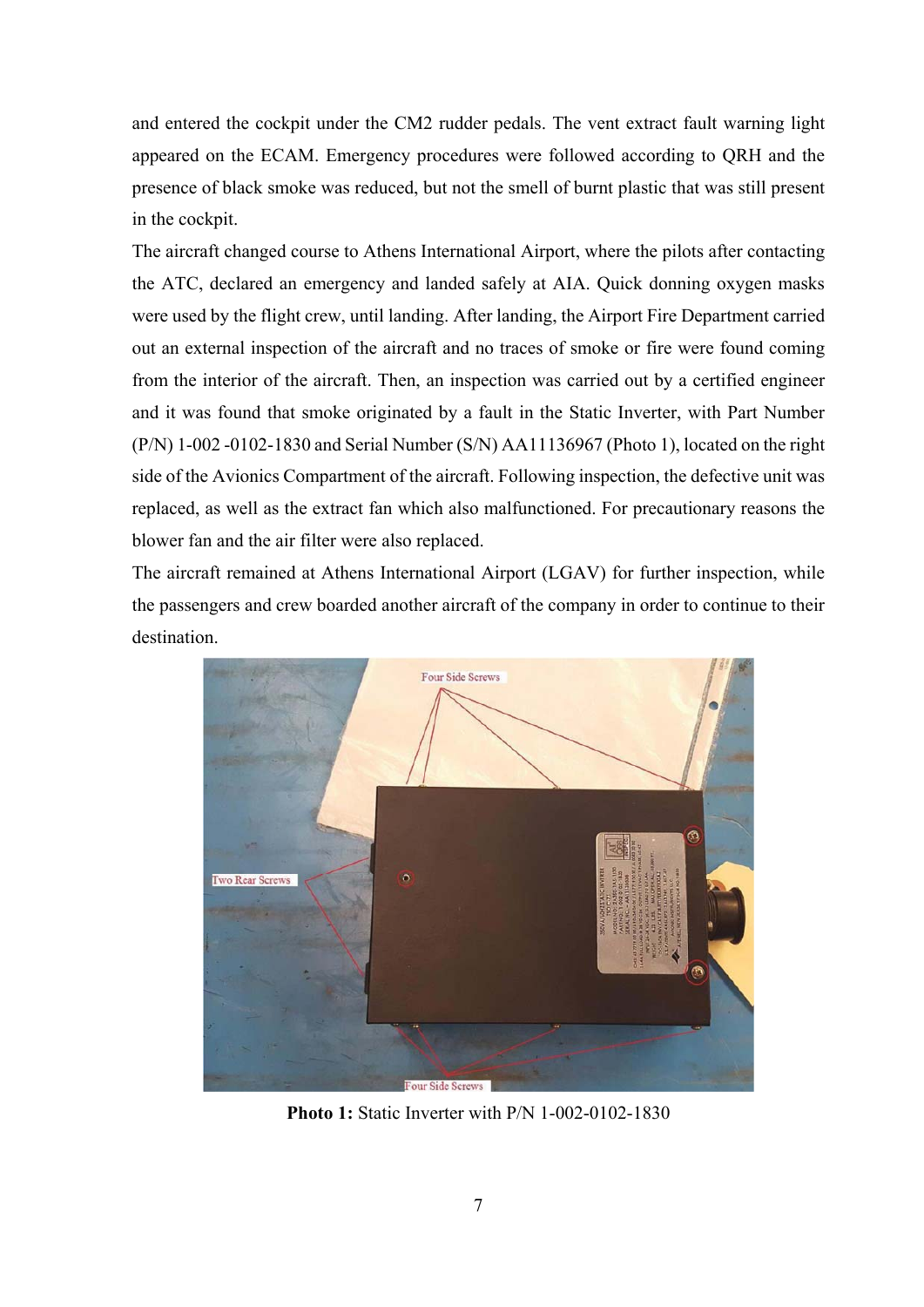## **1.2 Injuries to persons**

| Injuries     | Crew | Passengers | Total in the aircraft | Others |
|--------------|------|------------|-----------------------|--------|
| Fatal        |      |            |                       | None   |
| Serious      |      |            |                       | None   |
| Minor        |      |            |                       | None   |
| None         | 6    | 186        | 192                   | None   |
| <b>TOTAL</b> | 6    | 186        | 192                   | None   |

## **1.3 Damage to aircraft**

No damages to the aircraft apart from the overheated capacitor inside the static inverter.

## **1.4 Other damage**

None.

## **1.5 Personnel information**

## **1.5.1 CM1 Captain**

Was a Man 38 years old.

| Pilot Licence Type       | $\ddot{\cdot}$       | ATPL GBR.FCL. 426190J.A                               |
|--------------------------|----------------------|-------------------------------------------------------|
| <b>Issuing Authority</b> | $\ddot{\cdot}$       | United Kingdom                                        |
| Valid until - Issued     | $\ddot{\cdot}$       | 13/09/2044 - 28.09.2011                               |
| Rating - Valid until     | $\bullet$            | A320/IR/LV - 31.01.2018                               |
| Last LPC/Valid until     | $\ddot{\cdot}$       | 21/01/2044 until 31/01/2018                           |
| Medical/Validity         | ٠                    | Class 1 until 17/03/2018 and Class 2 until 17.03.2011 |
| Total Hours on type      | $\ddot{\phantom{a}}$ | Over 5.000 hrs until 29.09.2017                       |

## **1.5.2 CM2 First Officer**

Was a man 42 years old.

| Pilot Licence Type       | $\bullet$ | ATPL GBR.FCL. AT448482B A       |
|--------------------------|-----------|---------------------------------|
| <b>Issuing Authority</b> |           | United Kingdom                  |
| Valid until - Issued     | $\bullet$ | $ 01/03/2041 - 30.04.2014.$     |
| Rating - Valid until     |           | A320/IR/LV - 31.12.2017         |
| Last LPC / Valid until   | $\bullet$ | $23/12/2016$ until $31/12/2017$ |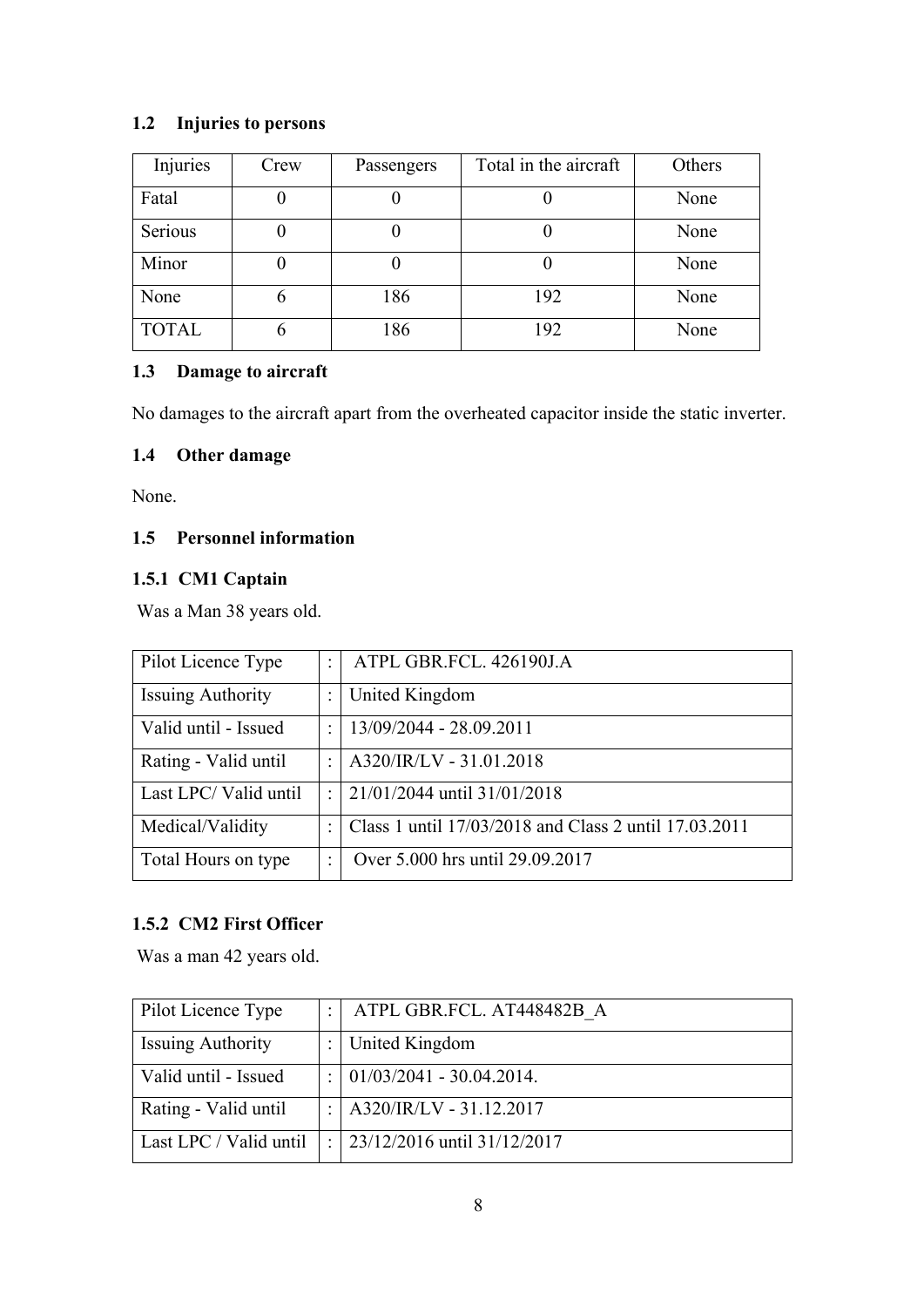|  | Medical/Valid until  : $ $ Class 1 until 03/12/2017 and Class 2 until 03.12.20118 |
|--|-----------------------------------------------------------------------------------|
|  | Total Hours on type       Over 4000 hrs until 29.09.2017                          |

#### **1.6 Aircraft Information**

#### **1.6.1 Certificates**

- Registration: G-EZOC date of issue 18.02.2015.
- $\bullet$  Airworthiness: 067285/001 date of issue 18.02.2015.
- Airworthiness Review: 067285/001/001, date of issue 25.01.2017 expire date 17.02.2018.
- Radio Licence: 39048, issue date 22.12.2014.
- Noise: 025328, issue date 26.05.2016.

The aircraft was insured as well as for losses to third parties, from 01.05.2017 until 30.04.2018 in the insurance company JLT Specialty Ltd, according to the contract number C17 / EASY / G001.

#### **1.6.2 Aircraft**

| Manufacturer        | <b>AIRBUS SAS</b> |
|---------------------|-------------------|
| Aircraft Type       | A320-214          |
| <b>MSN</b>          | 6485              |
| Year of manufacture | 11.02.2015        |
| <b>MTOM</b>         | 73.500 Kg         |
| <b>Total Hours</b>  | 9.555h51          |
| Landings            | 4.761             |

#### **1.6.3 Engines**

| Manufacturer       | <b>CFM</b>               |
|--------------------|--------------------------|
| Type               | $56 - 5B4/3$             |
| <b>MSN</b>         | (LH) 569663, (RH) 569664 |
| <b>Total Hours</b> | 9.555h51                 |
| Cycles             | 4.761                    |

#### **1.7 Meteorological information**

According to the METAR received for the specific day and around 10:50 LT, the weather conditions that prevailed in the area, were:

## METAR LGAV 290750Z 02019G30KT 9999 FEW016 SCT030 19/10 Q1018 NOSIG=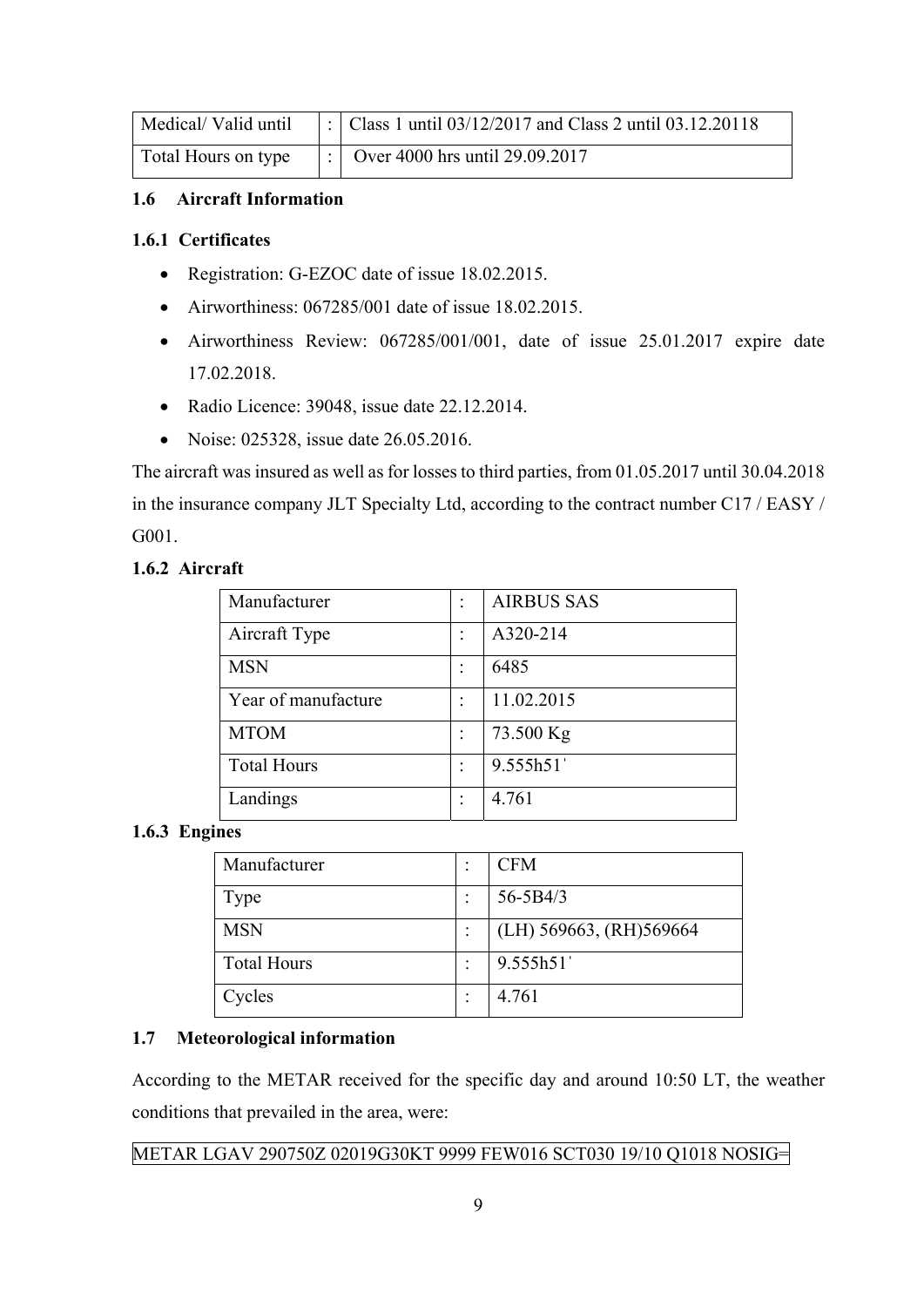Wind North, North Easterly 19 kts gusting 30 kts, visibility more than 10 Km, few clouds at 1600 ft and scattered clouds at 3000 ft, temperature  $19^0C$  due point  $10^0C$ , QNH 1018 hPa (30,06 in Hg).

#### **1.8 Aids to navigation**

Not Applicable.

#### **1.9 Communications**

With no problems.

#### **1.10 Aerodrome information**

According to ICAO categorization AIA airport is category B.

#### **1.11 Flight recorders**

FDR and CVR not downloaded.

#### **1.12 Wreckage and impact information**

Not applicable.

#### **1.13 Medical and pathological information**

None of the passengers and crew members were injured or in need of medical treatment, while the pilots were examined by the doctor of the airport emergency station and were found to be in good health.

#### **1.14 Fire**

After departure of the aircraft from Mykonos airport (LGMK) with destination Milano-Malpensa airport (MXP) and being in the Athens FIR, the pilots smelled burning plastic in the cockpit and saw black smoke coming from the electronic compartment into the cockpit under the First Officer rudder pedals. The flight crew followed the emergency procedure according to the QRH and succeeded in minimizing smoke but the smell of burning plastic persisted in the cockpit after landing at AIA airport.

#### **1.15 Survival aspects**

The flight crew declared emergency (MAYDAY-MAYDAY) to the ATC and safely landed the Aircraft at AIA. The passengers were disembarked in an orderly manner followed by the cabin and flight crew with no further events.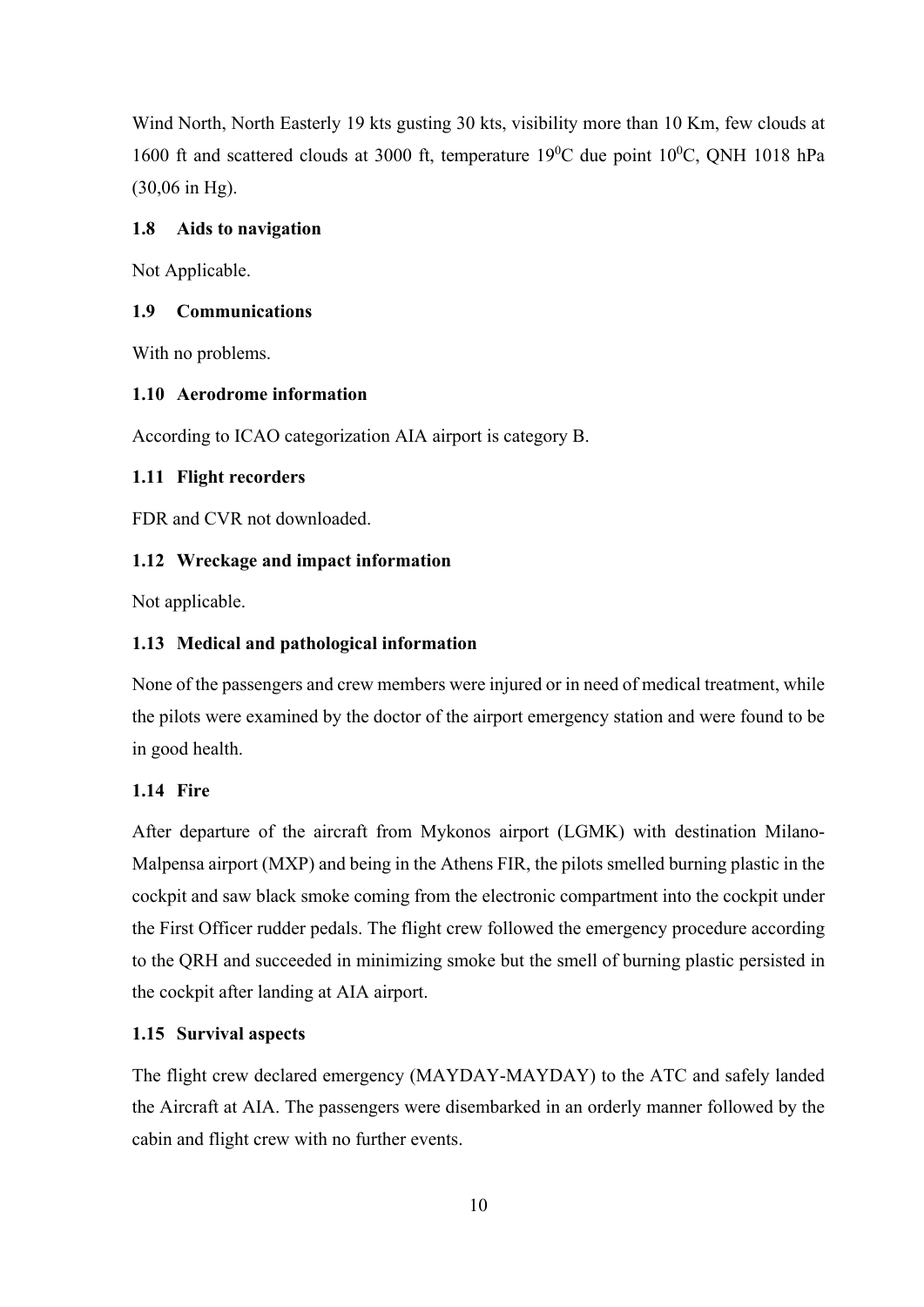#### **1.16 Additional information**

#### **1.16.1 Static inverter**

The cockpit additional electrical supply static inverter Part Number P/N 1-002-0102-1830 converts 28VDC input power to 115VAC/60Hz output power. This is provided to three outlets in the cockpit to enable the charging of electronic devices, such as Electronic Flight Bags. The static inverter is installed in the avionics bay, below the cockpit floor near the co-pilot's foot well. By design, the cockpit floor is not sealed and so smoke or fumes generated in the avionics bay may enter the cockpit. The static inverter has been standard equipment on Airbus A320 family aircraft since the end of 1999.

The static inverter with (P/N) 1-002-0102-1830 and (S/N) AA11136967 was removed from the a/c and sent to the manufacturer for inspection, the results of which showed that the reason for the smoke was due to overheating of the capacitor C306 inside the static inverter (Photo 2). According to the VSB 1830-25-37 Rev. 0 issued on 13 October 2016, the manufacturer of the static inverter with (P/N) 1-002-0102-1830, Avionic Instruments LLC, recommends modification of those manufactured from 10 September 2012 to 25 November 2014, in which a C306 capacitor from the manufacturer Electrocube Inc. was installed. The modification is to replace capacitor C306 with a similar one from another manufacturer so that there is no operational impact due to possible failure.



**Photo 2:** The capacitor C306 before and after overheating.

From 10 September 2012 to 25 November 2014, the manufacturer Avionic Instruments LLC of the above units, supplied the C306 capacitors from the manufacturer Electrocube Inc. and these capacitors were installed in the static inverters with (P/N) 1-002- 0102-1830 and (S/N) from AA11135265 to (S/N) AA11137323. The above capacitor manufacturer had not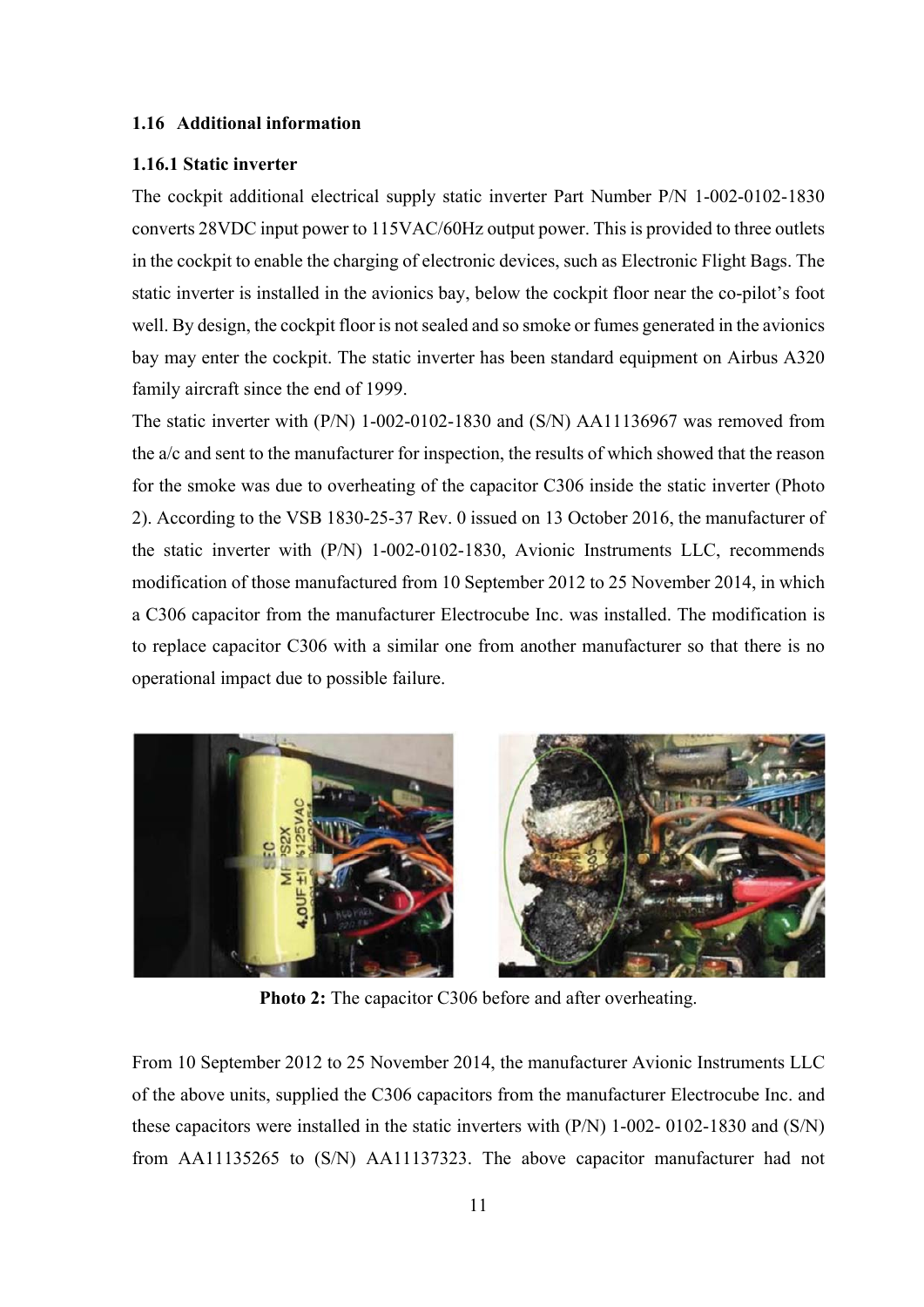subjected these capacitors to burn in test as required. During this test, followed by all capacitor manufacturers, an alternating voltage of 125VAC/400 Hz is applied for at least 24 hours, during which a temperature of  $85^{\circ}$ C is developed in the capacitor. The above static inverter with (S/N) AA11136967 that was damaged, was built in July 2014 and according to VSB 1830-25-37 Rev. 0 issued on 13 October 2016, it belonged to the group of those that needed to be modified.

#### **1.16.2 Notification of static inverter failures to operators**

The aircraft manufacturer had received 8 reports with static inverter failures between August 2014 and March 2016 (including two of Operator of G-EZOC, that of G-EZWM on 28 August 2014 and G-EZWK on 27 January 2015). The reports submitted to the aircraft manufacturer indicated that the failures had all occurred in flight.

On 9 March 2016, following the first eight failures, the aircraft manufacturer issued Technical Follow-Up, TFU 24.00.00.114 (First issue), *"Premature failure of the Cockpit Additional Supply Static Inverter"*. This noted that some operators of the A320 family aircraft experienced premature failure of this static inverter which led to smoke/burn smell in the cockpit, and that the fault had been isolated to capacitor C306.

This capacitor had been identified as not having received an individual quality screening prior to fitment, with a batch of 2.058 static inverters affected (P/N 1-002-0102-1830, S/N from AA11135265 to AA11137323, manufactured between 10 September 2012 and 25 November 2014).

The vendor had yet to develop a solution and no remedial action was provided in the TFU at that time.

On 13 October 2016, VSB 1830-25-37 Rev. 0, *"Equipment – Cockpit Additional Electrical Supply – Static Inverter – Capacitor C306 replacement"*, was published on the vendor's website, which recommended the static inverter to be removed for modification. On 19 October 2016, TFU 24.00.00.114 (Last publication) was updated by the aircraft manufacturer to reflect that VSB 1830‑25-37 Rev. 0 was available and noted that operators could modify their affected static inverters free of charge.

On 15 December 2016, OIT 999.0096/16 Rev. 0 *"Failure of the Cockpit Additional Electrical Supply System"* was issued to all operators. This OIT highlighted that the reason for the failure of the static inverter had been identified and VSB 1830-25-37 Rev. 0 had been published to address this.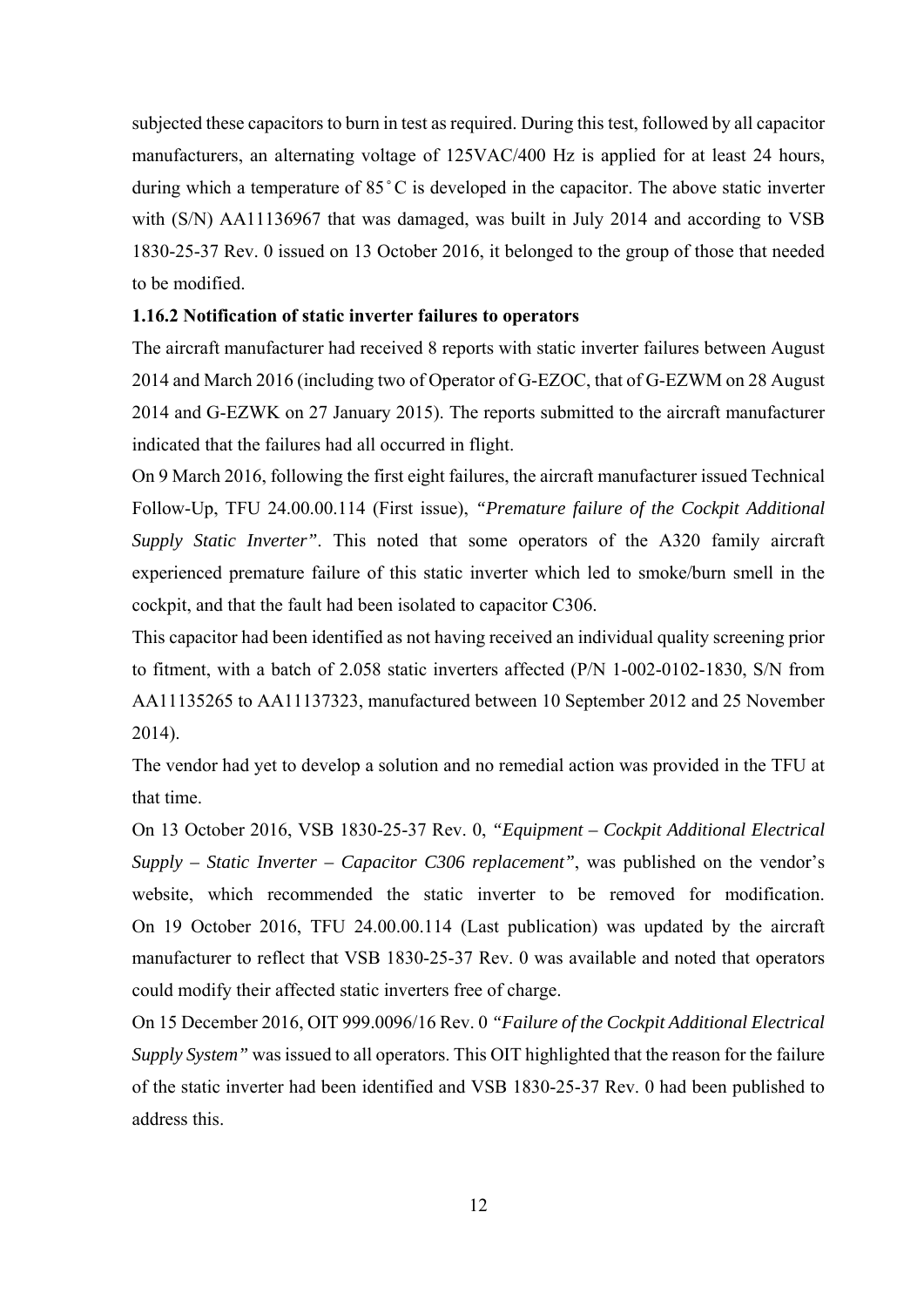On 6 October 2017, OIT 999.0096/16 Rev. 01 *"Failure of the Cockpit Additional Electrical Supply System"* was issued to all operators, which eventually gave operator which suspect static inverters are fitted to which aircraft by a MSN list.

#### **1.16.3 Technical Follow-Up notices and Operator Information Transmissions**

TFUs form part of the aircraft manufacturer's technical documentation that is provided to operators. In July 2014, the aircraft manufacturer rationalised its documentation processes, including TFUs, following recommendations from operators. It communicated these changes to TFUs in Operator Information Transmission (OIT) 999.0017/14 which stated that it would ensure that there is a clear segregation between:

● "Instructions", which were defined as "documents which enable operators to perform an action on their aircraft." and

● "Information", defined as "documents that help customers to support and improve the operation of their aircraft.".

The TFU was defined by the aircraft manufacturer as a type of document providing "Information", not "Instructions".

The aircraft manufacturer further advised that:

● "TFU gives operators follow-up information, from the time an issue is identified to the time that the solution has proven its efficiency in the field.

However, TFU may make recommendations to apply instructions that are included in other relevant publications such as Service Bulletins (SBs) or AMM (Aircraft Maintenance Manual)/TSM (Trouble Shooting Manual) tasks" and that:

• "an OIT is issued to communicate quickly to operators information on in-service events or findings reported to Airbus, that have substantial implications on the Airbus fleet operations, and to provide relevant advices or recommendations in order to address or mitigate them.".

#### **1.16.4 Decision to issue TFU by the aircraft manufacturer**

The operator of G-EZOC, on 2 December 2016, four days after the incident to G-EZWX (a/c of the same operator) asked the aircraft manufacturer why the cause of the static inverter failures was communicated in a TFU, rather than an Alert Operator Transmission (AOT), an OIT or an SB, which it considered more appropriate in relation to the severity of the outcome, noting that:

"Failure of the capacitor due to overheating resulting in a smoke smell event should be classified as a safety issue and hence should have been clearly communicated to the operators."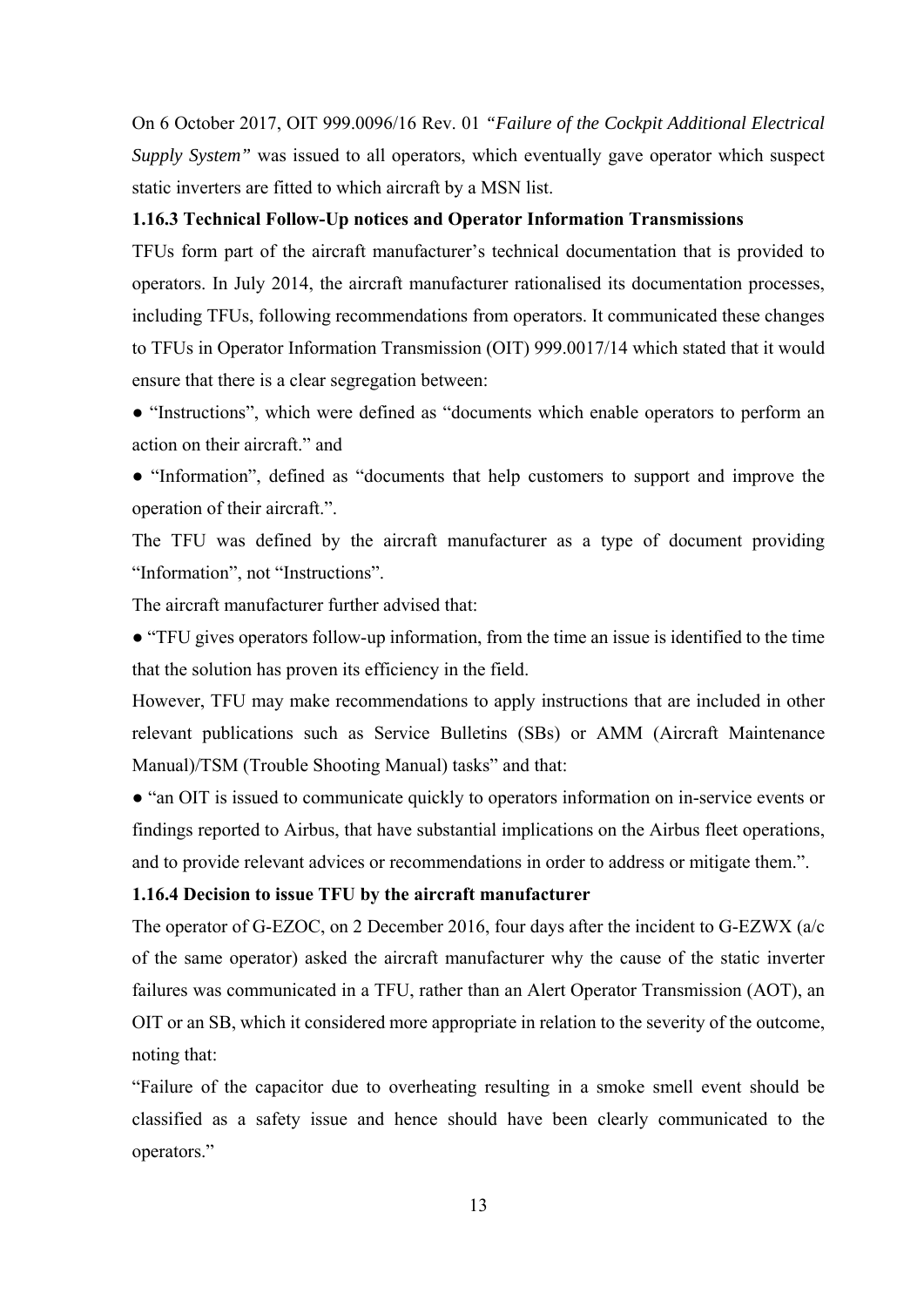The aircraft manufacturer advised that its initial analysis, following the first eight (8) failures, had determined that a TFU was the most appropriate means of communicating the information related to the overheating of the Static Inverter capacitor 306, and, from October 2016, related to the availability of the VSB 1830-25-37 Rev. 0. The analysis had taken into account aspects such as failure mode, availability of crew procedures and impact on airworthiness and safety.

The aircraft manufacturer further advised that it had continued to reassess the situation and had decided in September 2016 that it would issue an OIT to "broaden awareness amongst operators". The OIT 999.0096/16 Rev. 0 *"Failure of the Cockpit Additional Electrical Supply System"* was submitted for internal review on 20 October 2016 and issued to all operators on 15 December 2016. This OIT highlighted that the reason for the failure of the static inverter had been identified and VSB 1830-25-37 Rev. 0 had been published to address this.

#### **1.16.5 Operator's TFU and VSB review process**

TFU's may be accessed by operators using an online electronic database which can be configured to provide automatic notifications when a new TFU is issued or track the status of an existing one. The operator of G-EZOC used a maintenance management software system called AMOS that is a proprietary software system that is in use at over 140 other operators, which formed part of its airworthiness control. Technical documents, such as Airworthiness Directives (AD's), Service Bulletins (SB's) from the aircraft manufacturer, and OIT's were imported into AMOS by the operator. This information was then reviewed by its engineering department, which would implement the necessary action.

However, TFU's were not imported into AMOS, nor routinely reviewed by the operator. The operator of G-EZOC did not receive notification from the static inverter manufacturer that VSB 1830-25-37 Rev. 0 had been issued in October 2016, as it had not registered with this vendor to receive updates. The operator advised that it relied predominantly upon communications from the aircraft manufacturer to identify VSB's that required follow-up action.

The operator, on 1 December 2016, three days after the incident to G-EZWX (a/c of the same operator) with static inverter P/N 1-002-0102-1830 failure, resulting in a smoke smell event and following discussions with the aircraft manufacturer's on-site representatives, the operator became aware of TFU 24.00.00.114 (Last publication) issued 19 October 2016 and VSB 1830-25-37 Rev. 0 issued 13 October 2016.

The AAIB (Air Accidents Investigation Branch) contacted another UK operator that operated a large (10 ea) fleet of the Airbus A320 family aircraft. It had a similar understanding of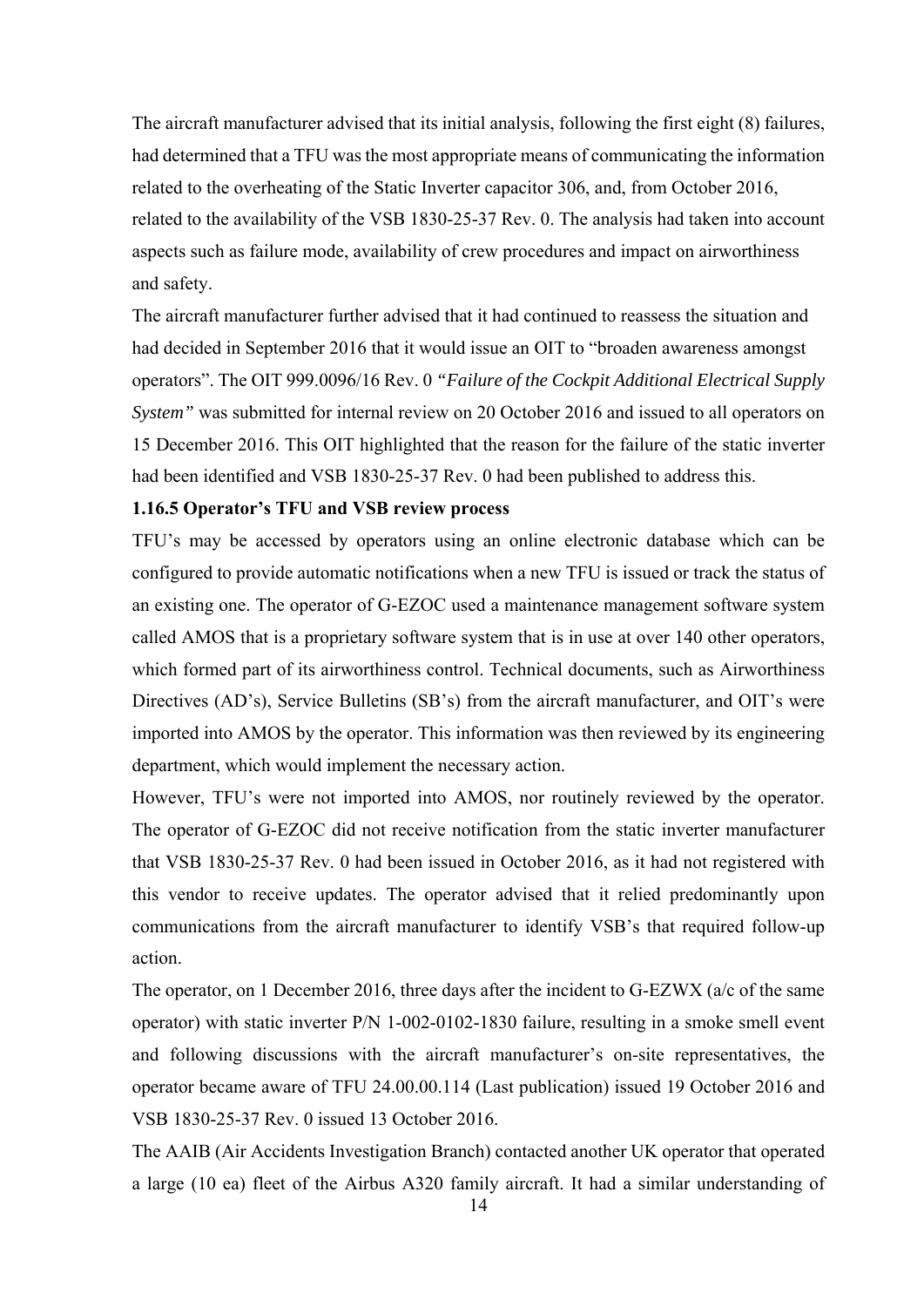TFU's, had similar internal processes to deal with them and TFU's did not form part of its routine technical document review process. This operator had several of its aircraft fitted with static inverters from the affected batch and only became aware of the issue following receipt of OIT 999.0096/16. Rev. 0 of 15 December 2016.

#### **1.16.6 Fleet rectification**

As soon as the operator became aware of TFU 24.00.00.114 (Last publication) issued 19 October 2016 and VSB 1830-25-37 Rev. 0 issued on 13 October 2016, an Engineering Order issued to inspect the Static Inverter P/N 1-002-0102-1830. If an aircraft had a S/N within the range of VSB 1830-25-37 Rev. 0 it should be replaced and sent for repair. Twenty one (21) possible aircraft were identified that might have Static Inverters installed, as they were manufactured between 10 September 2012 and 25 November 2014. The inspection accomplished was based upon the manufacturing date of the aircraft. Also, all stock units with Serial Numbers within AA11135265 to AA11137323 range, have been removed from stock and placed in quarantine. These will be returned for modification.

It was believed at that time, that all affected components had been removed from the company fleet and from stock. This inspection and removal of all affected components was completed by 09 December 2016.

Following this serious incident (29 September 2017), it became clear that the rectification completed as stated above was not successful as the Serial Number of static inverter, fell within the affected range which had been determined as removed or in quarantine.

On 6 October 2017, seven days after the incident, aircraft manufacturer issued the OIT 999.0096/16 Rev. 01 which eventually gave operator which suspect static inverters are fitted to which aircraft by an MSN list. When OIT 999.0096/16 Rev. 01 was issued, an Engineering Order was issued to inspect the Static Inverter P/N 1-002-0102-1830, updating the effectivity and adding the MSN's per OIT. In addition, and in order to eliminate any further risks, all static inverters with the (P/N) 1-002-0102-1830 added, even if they do not fall within the Serial Number range AA11135265 to AA11137323. The Engineering Order was accomplished on 29 October 2017 and seven (7) units were identified and removed.

#### **1.16.7 Future Rectifications of Faulty Components**

As the rectification in 1.16.6 was unsuccessful, a question was raised to engineering to determine if future (for an unknown component type) issues could experience similar rectification problems (the problem that components suspected to have been removed, were still fitted to operating aircraft).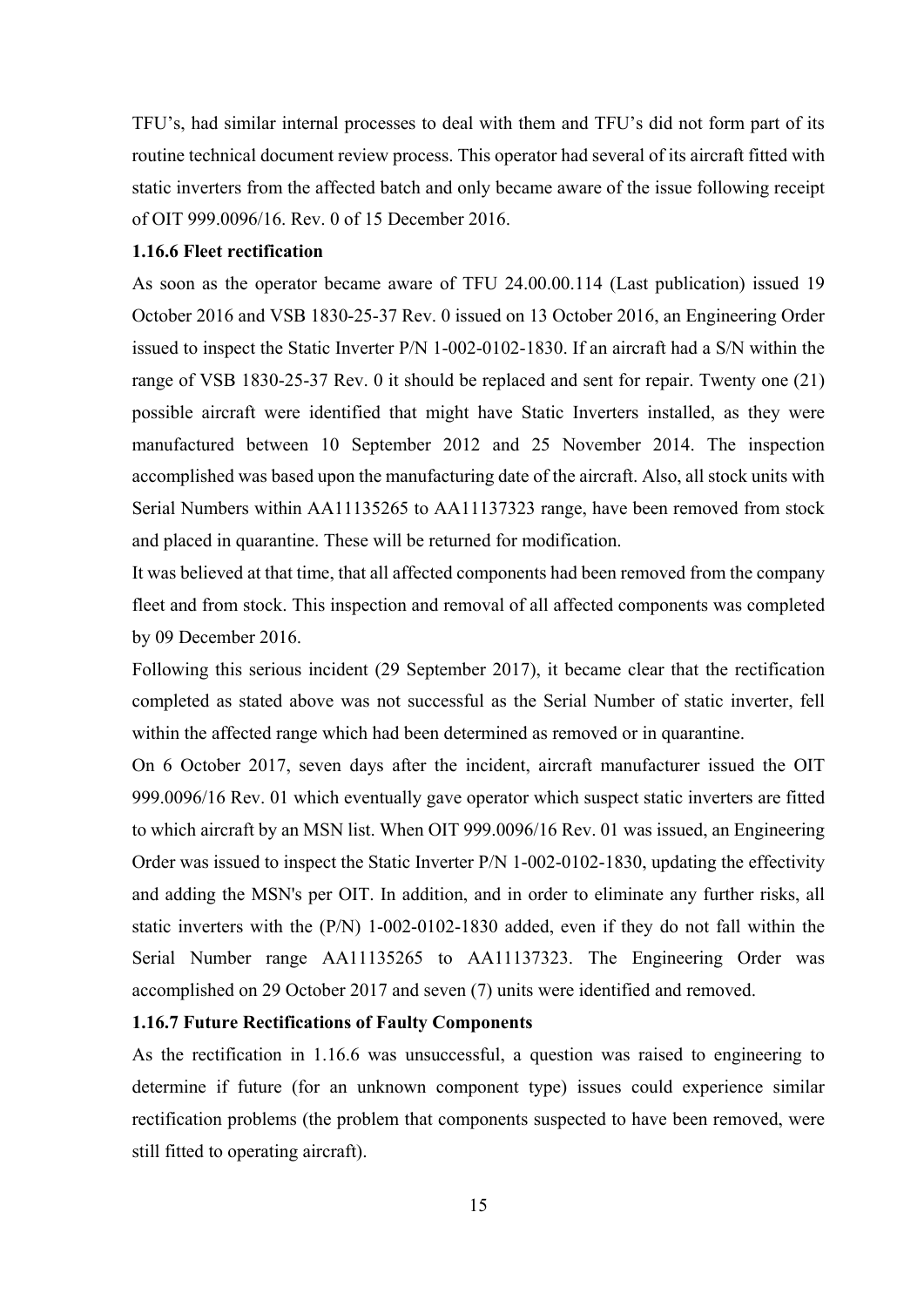The following information was provided, which explains the steps in place to cover the same issues experienced resolving this defect:

As the original document was only for information purposes under a TFU, the operator has highlighted this topic and therefore the TFU document was made from a/c manufacturer to an OIT (Operators Information Telex). Engineering have been always tracking OIT's but as this topic was mentioned on a TFU it was not captured. A system was put in place, which monitors these communications (TFU's) in order to capture safety information.

In addition, Engineering sub departments have been notified to communicate to vendors or manufacturer when a quality escape on components is involved and further get clarification when MSN's are not listed in these documents. If component Serial Number fitment against MSN's cannot be identified by vendors or Manufacturer, then Operator Engineering will accomplish a fleet inspection.

#### **1.17 Useful or effective investigation techniques**

Not required.

#### **2. ANALYSIS**

In July 2014, the aircraft manufacturer, in a revision of the "documents" issued to support the safe operation of the aircraft, introduced the Technical Follow-Up (TFU). Through Operator Information Transmission (OIT) 999.0017/14, he informed the operators that the TFU would be the "document" through which the operators would be informed of problems that would reach them and the operators during the operation of the aircraft, as well as at what stage is the study for their treatment, until the issuance of a final solution. That is, it would be purely informative, but it could also make recommendations for the implementation of instructions that existed in other "documents" such as SB, maintenance manuals, etc.

The manufacturer of the A320 aircraft, after eight (8) fault events in Static Inverters with (P/N) 1-002-0102-1830, between August 2014 and March 2016, on 09 March 2006, issued the TFU 24.00.00.114 (First issue), informing the operators that the specific fault was due to overheating of capacitor C306. He also stated that the problem concerned a group of 2.058 Static Inverters with (P/N) 1-002-0102-1830 with (S/N) from AA11135265 to AA11137323 manufactured between 10 September 2012 and 25 November 2014, in which a capacitor from a specific manufacturer had been installed. The above TFU was purely informative in nature as it did not give instructions for solving the problem.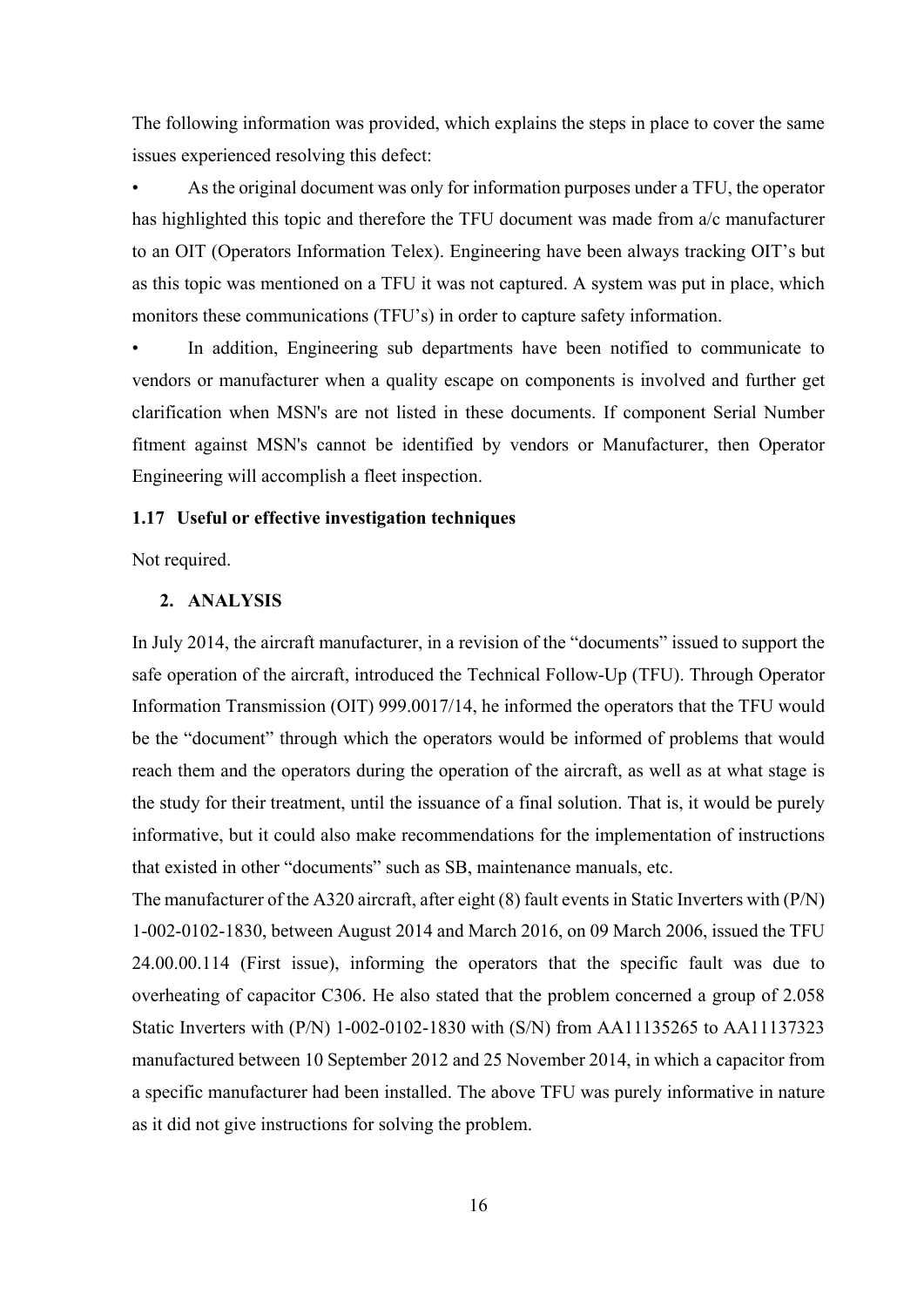The operator did not realize the existence of the above TFU as it did not have a monitoring process, although the manufacturer of the aircraft informed through Operator Information Transmission (OIT) 999.0017/14 about their issuance and that in addition to the purely informative nature, the manufacturer could also, make recommendations for the implementation of instructions contained in other "documents" such as 'Service Bulletins' (SB's), Maintenance Manuals, etc.

Indeed, in TFU 24.00.00.114 (Last edition) issued on 19 October 2016, reference is made to VSB 1830-25-37 Rev. 0, issued on 13 October 2016 by the manufacturer of Static Inverters with (P/N) 1-002-0102-1830 and in which instructions are proposed for the modification of a specific group of the above unit.

The operator, through its own aircraft maintenance control system, monitored the Operator Information Transmissions (OIT's) issued by the manufacturer, as through them the operators are quickly informed about events during the operation of the aircraft, about their impact on aviation, but also on recommendations for actions to mitigate the effects. That is, the operator waited for the issuance of an OIT to address the above problem and not a TFU, which was considered as a form for pure information, without taking into account that a TFU, according to the manufacturer, could refer to a SB that would provide instructions for dealing with a problem, as was the case here.

The operator after an incident that took place on 28 November 2016, with smoke in the cockpit due to a fault of the Static Inverter with (P/N) 1-002-0102-1830, after a question to the manufacturer of the aircraft, was informed about the TFU 24.00.00.114 (Last edition) issued on 19 October 2016 and which refers to the VSB 1830-25-37 Rev. 0 issued on 12 October 2016.

The operator, immediately after being informed about the TFU 24.00.00.114 (Latest version) and taking into account the construction period (10 September 2012 to 25 November 2014) of the problematic Static Inverters with (P/N) 1-002- 0102-1830, issued an order to inspect the aircraft manufactured in the same time period to locate any units with Serial Numbers from AA11135265 to AA11137323, as well as those in stock. From this inspection which ended on 09 December 2016, twenty one (21) units were identified and sent for modification. On 15 December 2016, OIT 999.0096/16 Rev. 0 was also issued, referring to VSB 1830-25- 37 Rev. 0.

After the serious incident on 29 September 2017, with smoke in the cockpit of the G-EZOC (aircraft construction date: 11 February 2015), due to a fault of the Static Inverter with (P/N)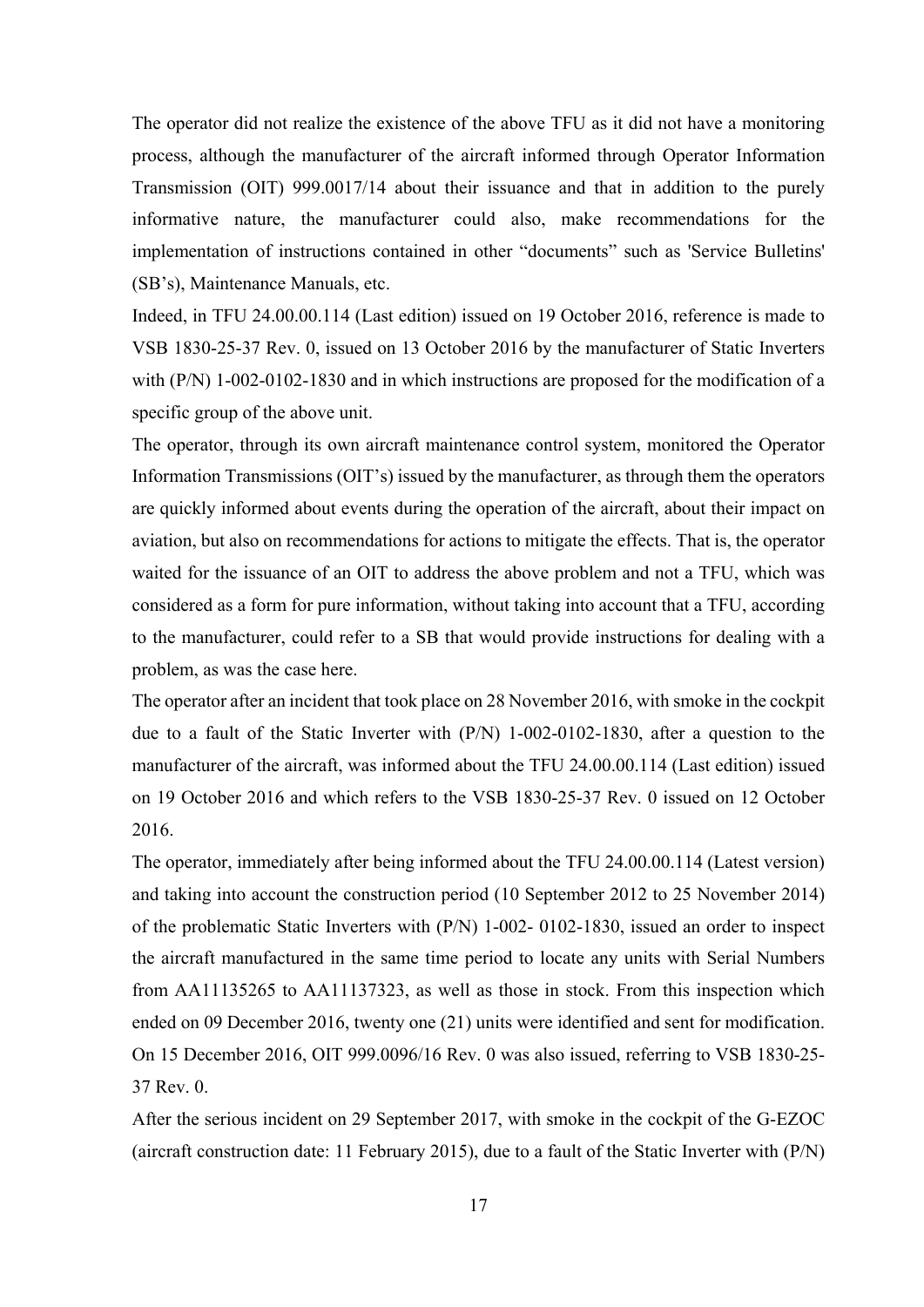1-002-0102-1830 and (S/N) AA11136967, from overheating of capacitor C306, it was found that the inspection performed to identify the faulty units was not fully effective.

We see that G-EZOC was manufactured approximately two and a half months after the date of manufacture of the last Static Inverter with (P/N) 1-002-0102-1830 which was delivered to the aircraft manufacturer and had a problematic capacitor C306. From the above dates, it appears that in the order issued to locate the Static Inverters that had to be removed for modification, the aircraft manufactured up to 25 November 2014 were inspected. This inspection did not take into account that any of the above Static Inverter may have remained in stock and had been installed in aircraft with a construction date of a few months after November 25<sup>th</sup>, 2014 such as G-EZOC (aircraft construction date: 11 February 2015). In other words, we have a study by the Operator's CAMO that not all factors were considered for a more effective inspection.

On 06 October 2017, OIT 999.0096/16 Rev. 1 was issued, which lists the Serial Numbers of the aircraft that should be checked for the detection and removal of Static Inverters with (S/N) from AA11135265 up to AA11137323. An inspection carried out and completed on 29 October 2017, identified seven (7) units that needed to be removed and sent for modification. Following the above, the operator has revised its procedures to control the TFU's issued by the aircraft manufacturer, as they may refer to an SB which provides instructions for dealing with a problem. He also reviewed the way in which the inspection will be done to identify units that are installed in any aircraft and should be removed due to a problem and it is not known in which specific aircraft they are installed.

#### **3. CONCLUSIONS**

#### **3.1 Findings**

- $\rightarrow$  The aircraft was airworthy and all its legal documents were valid.
- $\rightarrow$  The Pilots covered the Legislative requirements for their Licenses and had valid Medical Certificates.
- $\rightarrow$  Following the detection of smoke in the cockpit, the prescribed procedures were followed by the Flight Crew and the Cabin Crew for the safe landing of the aircraft.
- $\rightarrow$  Failure of Static Inverter with (P/N) 1-002-0102-1830 and (S/N) AA11136967, due to overheating of capacitor C306.
- $\rightarrow$  The Static Inverter with (S/N) AA11136967 that was damaged, belonged to the group that according to VSB 1830-25-37 Rev. 0 that had to be removed and modified.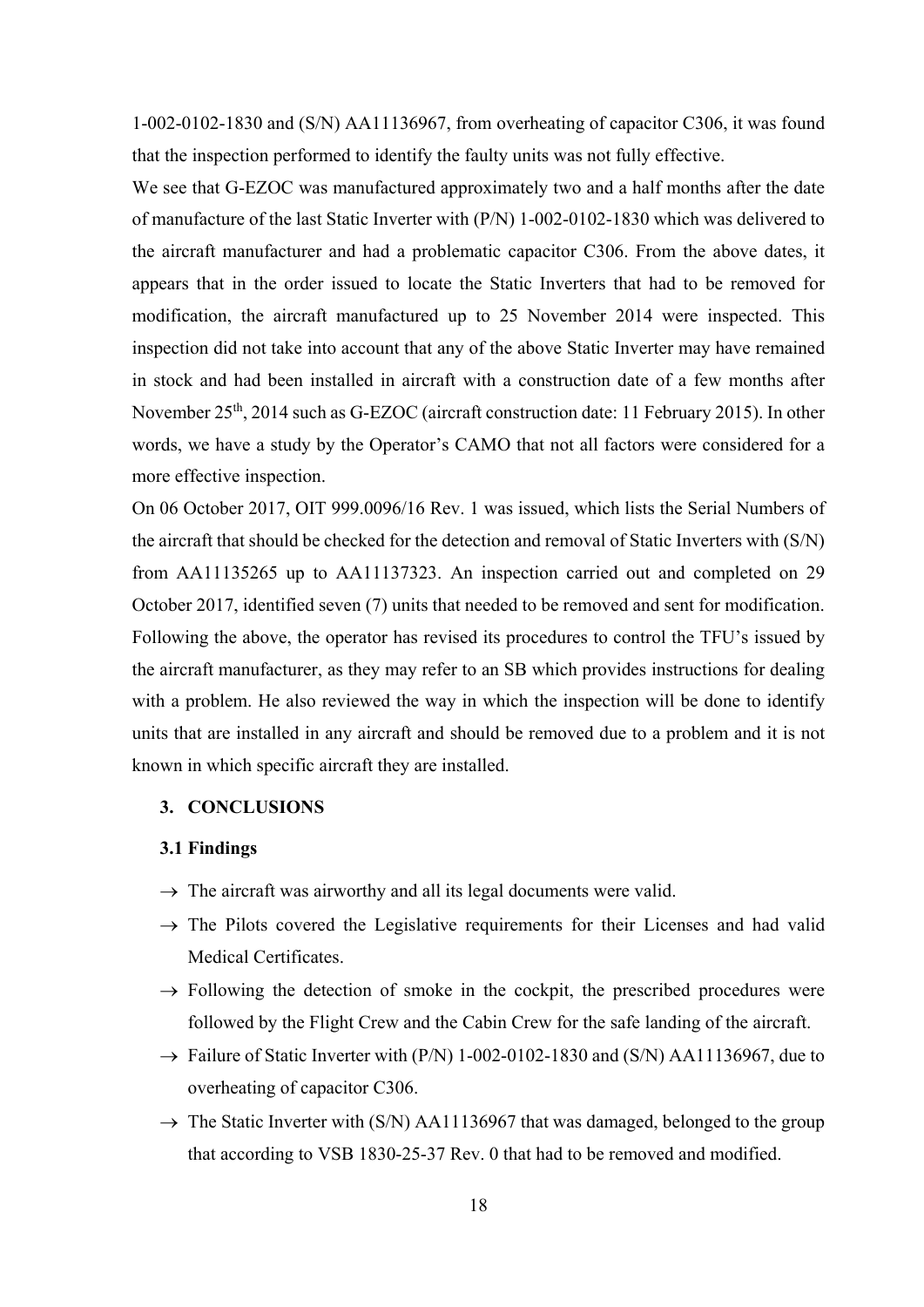- $\rightarrow$  CAMO of the Operator had not provided for the control of the Technical Follow-Ups of the aircraft manufacturer.
- $\rightarrow$  The aircraft manufacturer provided sufficient information to the Operators to identify the problematic static inverters that were installed in the aircraft, which needed to be removed and modified.
- $\rightarrow$  The first inspection performed to identify the problematic Static Inverters was insufficient, as the study performed by the manufacturer to identify them, did not adequately evaluate the information available.
- $\rightarrow$  All the problematic Static Inverters were removed from the Operator's aircraft and stock.
- $\rightarrow$  CAMO of Operator revised its procedures to check the Technical Follow-Ups of the aircraft manufacturer.
- $\rightarrow$  CAMO revised its procedures to perform more efficient inspection to identify problematic units in case they are no longer known on which aircraft they are installed.

#### **3.2 Cause(s)**

Static Inverter capacitor failure due to overheating.

## **3.3 Contributing factors**

• Insufficient evaluation of the information available to the CAMO Engineering Department to identify the static inverters that needed to be removed and modified.

## **4. SAFETY RECOMMENDATIONS**

*Following all above information, analysis and as the Operator took all necessary measures and actions to effectively solve the problem with the static inverters,*  No Safety recommendations are issued.